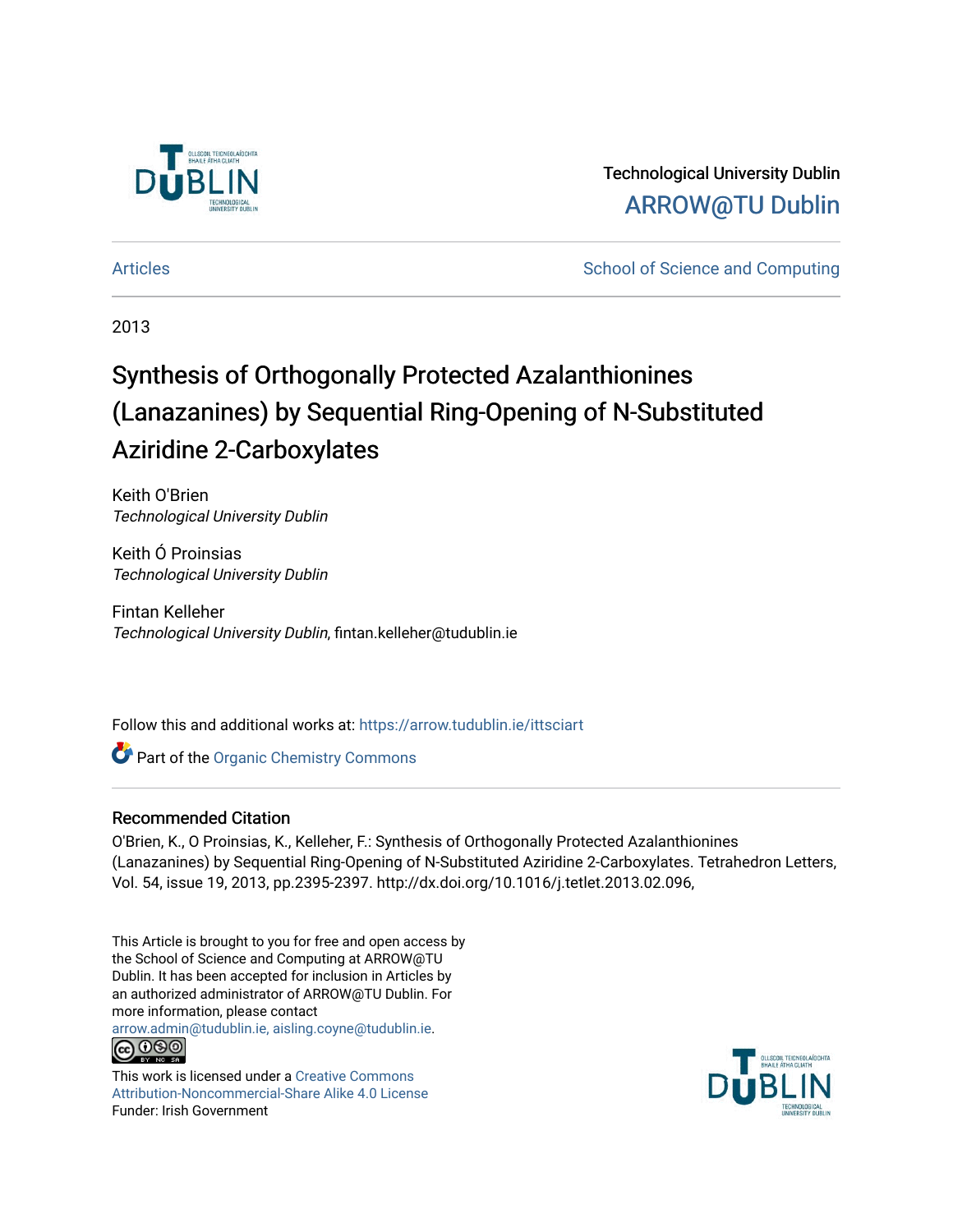# **Synthesis of orthogonally protected azalanthionines (lanazanines) by sequential ring-opening of** *N***-substituted aziridine 2-carboxylates**

Keith O'Brien, Keith ó Proinsias, Fintan Kelleher\*

*Molecular Design and Synthesis Group, Centre of Applied Science for Health, Institute of Technology Tallaght, Dublin 24, Ireland.* 

| Corresponding Author: | Dr. Fintan Kelleher                                                                                |
|-----------------------|----------------------------------------------------------------------------------------------------|
| Address:              | Department of Science,<br>Institute of Technology Tallaght,<br>Tallaght,<br>Dublin 24,<br>Ireland. |
| Phone Number:         | $(+3531)$ 404 2869                                                                                 |
| Fax Number:           | $(+3531)$ 404 2700                                                                                 |
| e-mail address:       | fintan.kelleher@ittdublin.ie                                                                       |
|                       |                                                                                                    |

Graphical abstract :

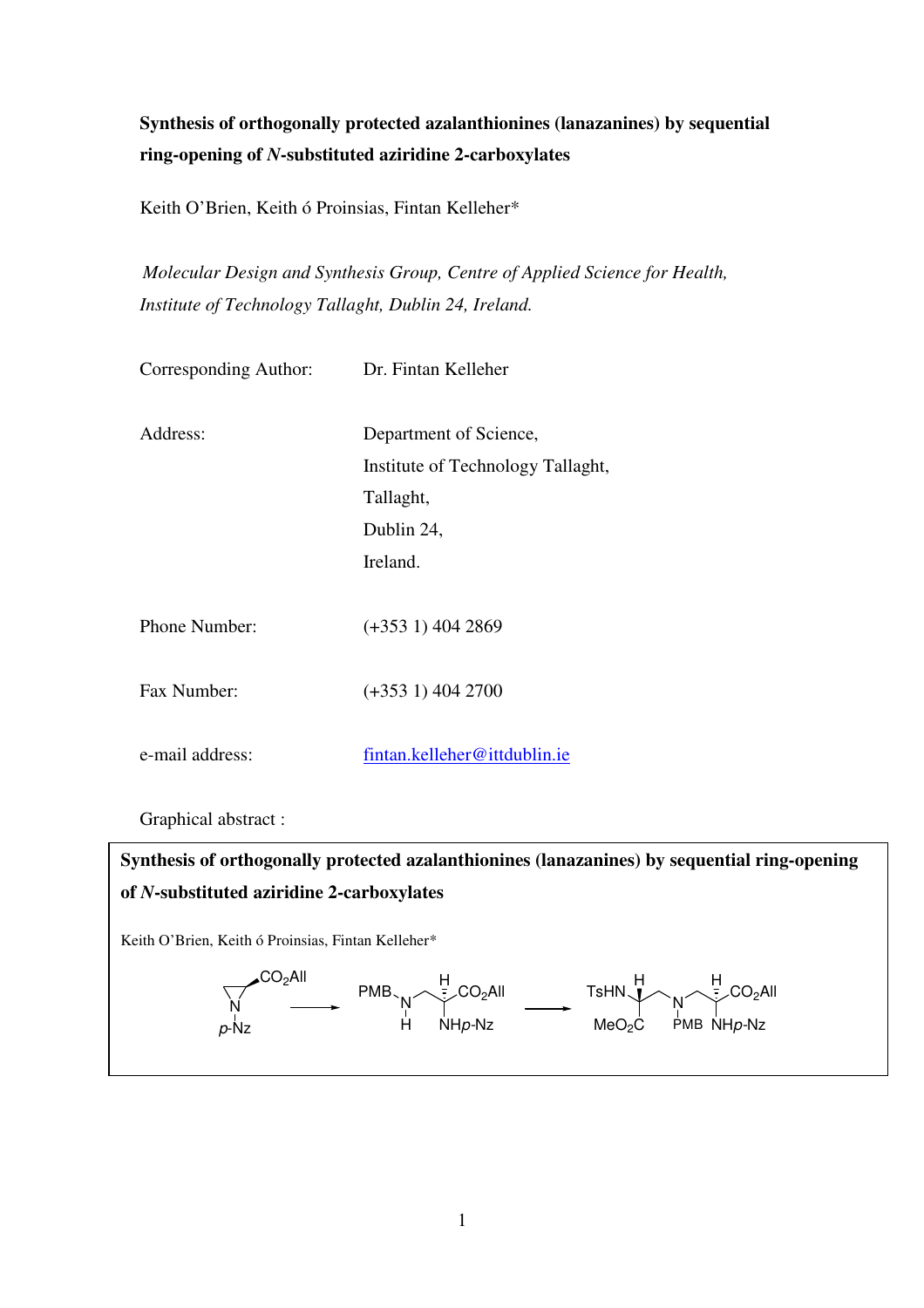## **Synthesis of orthogonally protected azalanthionines (lanazanines) by sequential ring-opening of** *N***-substituted aziridine 2-carboxylates**

Keith O'Brien, Keith ó Proinsias, Fintan Kelleher\*

*Molecular Design and Synthesis Group, Centre of Applied Science for Health, Institute of Technology Tallaght, Dublin 24, Ireland.* 

#### **Abstract**:

Orthogonally protected azalanthionines (lanazanines, 4-azadiaminopimelic acids or βaminoalaninoalanines) have been synthesised in good yields by the ring-opening of *N*protected aziridine 2-carboxylates with suitably protected diaminopropanoic acids (DAPs). The required DAPs were also synthesised by ring-opening of *N*-protected aziridine 2-carboxylates with *para*-methoxybenzylamine.

#### **Keywords:**

Azalanthionine; Lanthionine; Aziridine; Ring-opening

Many peptides contain a disulfide bridge, formed by the oxidative linking of two cysteine residues, but in lanthionine-containing peptides  $($ lanthipeptides $)^1$  this is a bridge with a single sulfur atom (thioether). An azalanthionine (lanazanine) is thus the *N*-linked analogue of this more common lanthionine moiety. There have been very few reports of the synthesis, or use, of azalanthionines (Figure 1). Pleixats described the isolation of an azalanthionine, as a by-product, from the  $FeCl<sub>3</sub>$ -catalysed addition of an amine to a didehydroalanine  $(Dha)$ , while Paulus has reported the observation of azalanthionines, as intermediates in the formation of imidazolines, from the nonselective addition of ammonia to a Dha moiety.<sup>3</sup> A stereoselective synthesis of another protected azalanthionine analogue, though not orthogonally protected, was reported by Kim via the ring-opening of cyclic sulfamidates with benzylamines, en route to the synthesis of chiral peraza-macrocycles.<sup>4</sup> The lantibiotics (*lanthionine*containing *antibiotics*) are a subset of antimicrobial peptides which are active against a wide range of bacterial species, and contain a number of unusual amino acid residues in their structures.<sup>5</sup> These residues are formed by post-translational modifications and include lanthionine, β-methyllanthionine, Dha and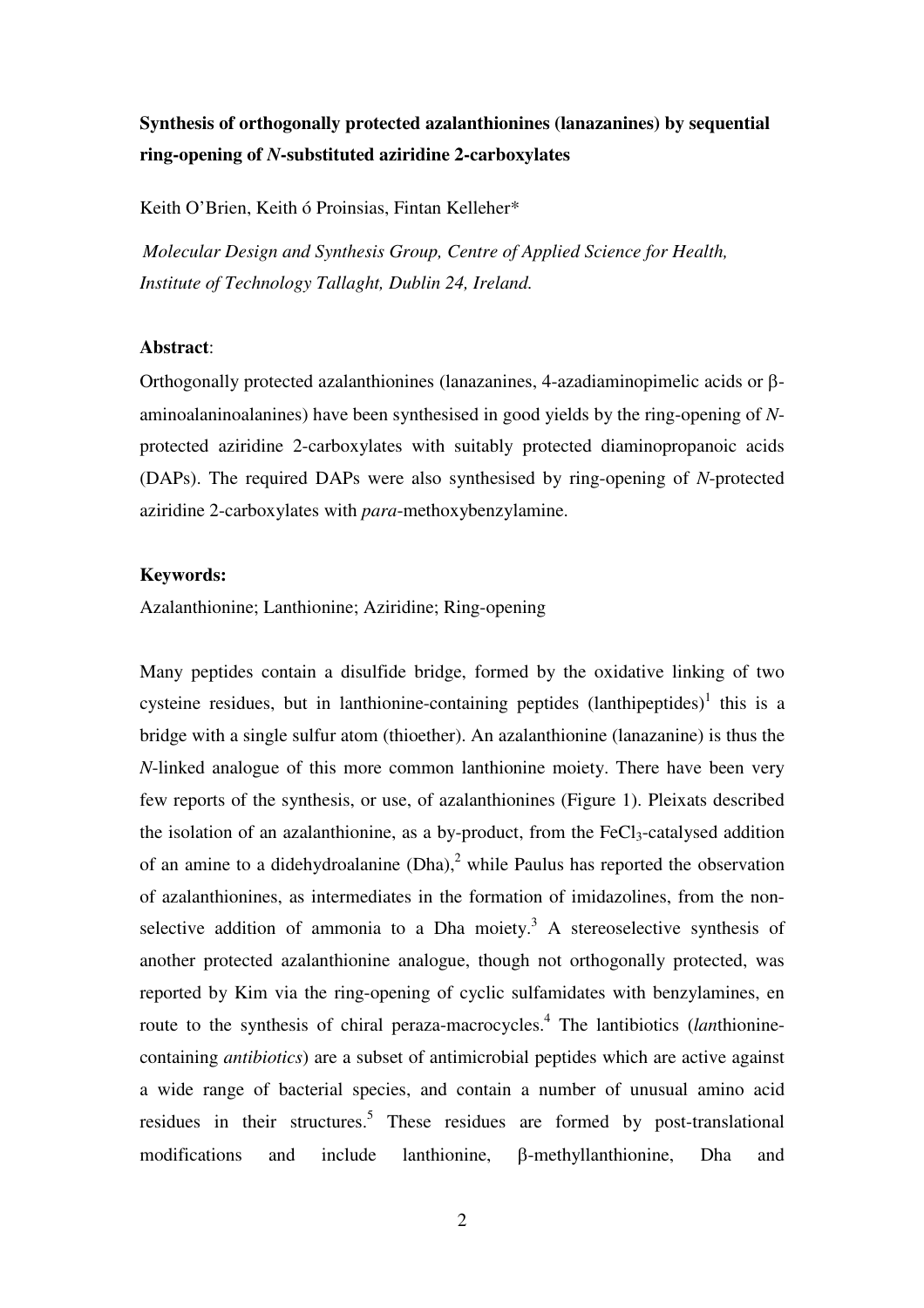didehydrobutyrine (Dhb), amongst others. Vederas has recently shown that it is possible to replace the thioether linker in lanthionines with either a hydrocarbon or ether linker (oxalanthionine, Figure 1), while maintaining biological activity, when they are incorporated into peptides.<sup>6</sup> The goal of our studies was to extend the range of possible thioether replacements in lanthionines by preparing analogues containing an amine linker. The efficient incorporation of an amine-linked analogue into peptides would first require the preparation of a suitably orthogonally protected azalanthionine (lanazanine, 4-azadiaminopimelic acid or β-aminoalaninoalanine) for subsequent use in solid-phase peptide synthesis. Tabor has reported a multi-step synthetic route for orthogonally protected lysinoalanines, which are chain-extended analogues of the azalanthionines.<sup>7</sup>

It was envisaged that the preparation of the required orthogonally protected azalanthionines would be possible from the ring-opening of suitably protected aziridine 2-carboxylates with protected DAPs (Scheme 1). The required protected aziridine 2-carboxylates were prepared from serine derivatives by literature methods. The *N*-trityl precursor **1** was prepared in two steps from L-serine methyl ester, following the method of Zwanenburg. $8$  Following removal of the trityl group, the aziridine nitrogen was protected separately with the tosyl or *p*-nosyl group (*para*nitrobenzenesulfonyl) to give the aziridines **2** and **3**. Synthesis of the desired azalanthionines would therefore require the ring-opening of these aziridine 2 carboxylates with a suitably protected DAP. This involved thermal ring-opening of the previously prepared aziridine 2-carboxylates with *p*-methoxybenzylamine in acetonitrile at 80  $\rm{^{\circ}C}$  for 24 h, following the method of Kim. $\rm{^{\circ}T}$  To avoid double addition two molar equivalents of the benzylamine was used. Using aziridine **2**, attack at the less hindered β-position of the aziridine gave an isolated yield of only 32% of the desired DAP **4**, along with 41% of the regioisomeric DAP **5**, formed by attack of the benzylamine at the  $\alpha$ -position of the aziridine 2. When the same reaction was undertaken at room temperature, for 24 h, there was a reversal in the selectivity with the desired DAP **4** being obtained in a 70% isolated yield, with only a 23% yield of the regioisomer **5**. The regioselectivity at elevated temperatures was not unexpected, but the fact that there was still a significant amount of reaction at the more hindered α-position, even at room temperature, was somewhat of a surprise. Literature reports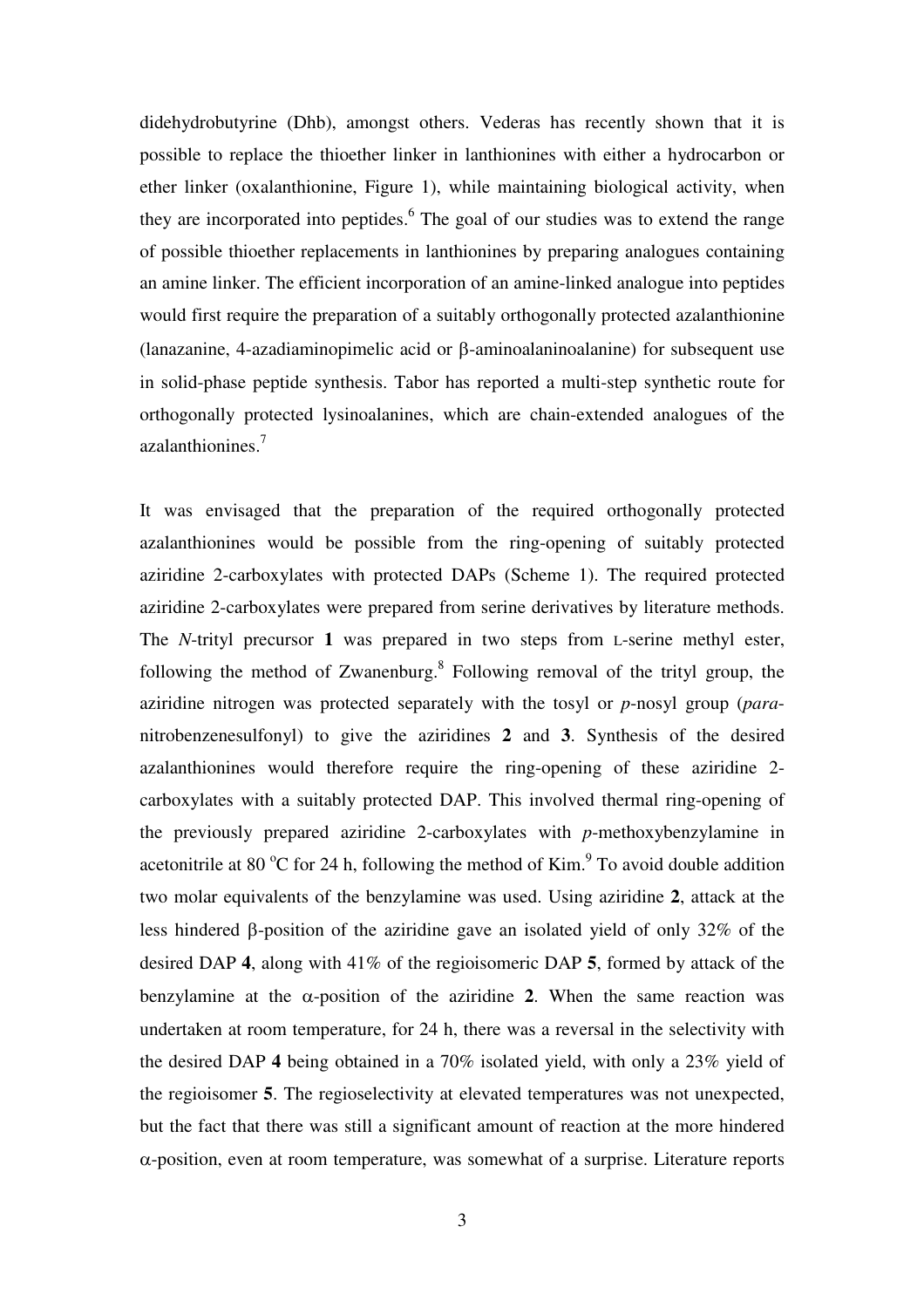of the reaction of activated aziridines at room temperature usually show that nucleophilic attack occurs at the less hindered β-position, unless the α-position is allylic or benzylic. $10$ 

With the required DAP in hand the first synthesis of an azalanthionine was achieved by reaction of **4** with the *N*-nosyl aziridine **3**. When the reaction was performed at room temperature, no product formed due to the extra steric hindrance of the secondary *p*-methoxybenzyl substituted amine of the DAP **4**. However, heating to 80 <sup>o</sup>C gave the azalanthionine 6 in a 51% yield, as the sole product, with no evidence of attack at the  $\alpha$ -position being observed.

Previously, we showed that protected DAPs could also be prepared from serine derivatives by the Mitsunobu reaction with sulfonamides, but these syntheses were somewhat difficult to reproduce with large variations in the isolated yields being obtained.<sup>11</sup> However, the fully protected DAP **8** was prepared from serine derivative **7** using this method, in a 63% yield (Scheme 2). Removal of the *p*-Ns group of **8** was achieved in an 80% yield, using thiophenol, giving the secondary PMB-protected DAP **9**. It was noted that attempts to prepare **9** directly by ring-opening of *N*-alloc aziridine 2-allyl ester with *p*-methoxybenzylamine were unsuccessful. Surprisingly, no thermal reaction of **9** with aziridine **2** was observed, but when  $BF_3$ . OEt<sub>2</sub> was used as a Lewis acid catalyst, in  $CH_2Cl_2$  at reflux temperature, the azalanthionine 10 was obtained in a poor yield of 30%, even after 24 hours.

Neither of the prepared azalanthionines (**6** and **10**) were orthogonally protected which would be advantageous for their use in peptide synthesis. Previously, Vederas successfully used the *para*-nitrobenzyloxycarbonyl (*p*-Nz) protecting group in the synthesis of orthogonally protected oxalanthionine analogues.<sup>6</sup> As the route to the required DAPs, using ring-opening of aziridine 2-carboxylates with  $PMB-NH<sub>2</sub>$ , was more efficient than the Mitsunobu reaction route, the orthogonally protected DAP **13**  (Scheme 3), containing the *p*-Nz group, was prepared from the *p*-Nz protected aziridine **12**. <sup>12</sup> In this case when the reaction was performed at room temperature the product from attack at the β-position was the sole product obtained, in a 66% yield. There was no evidence for the product from attack at the  $\alpha$ -position, which, in this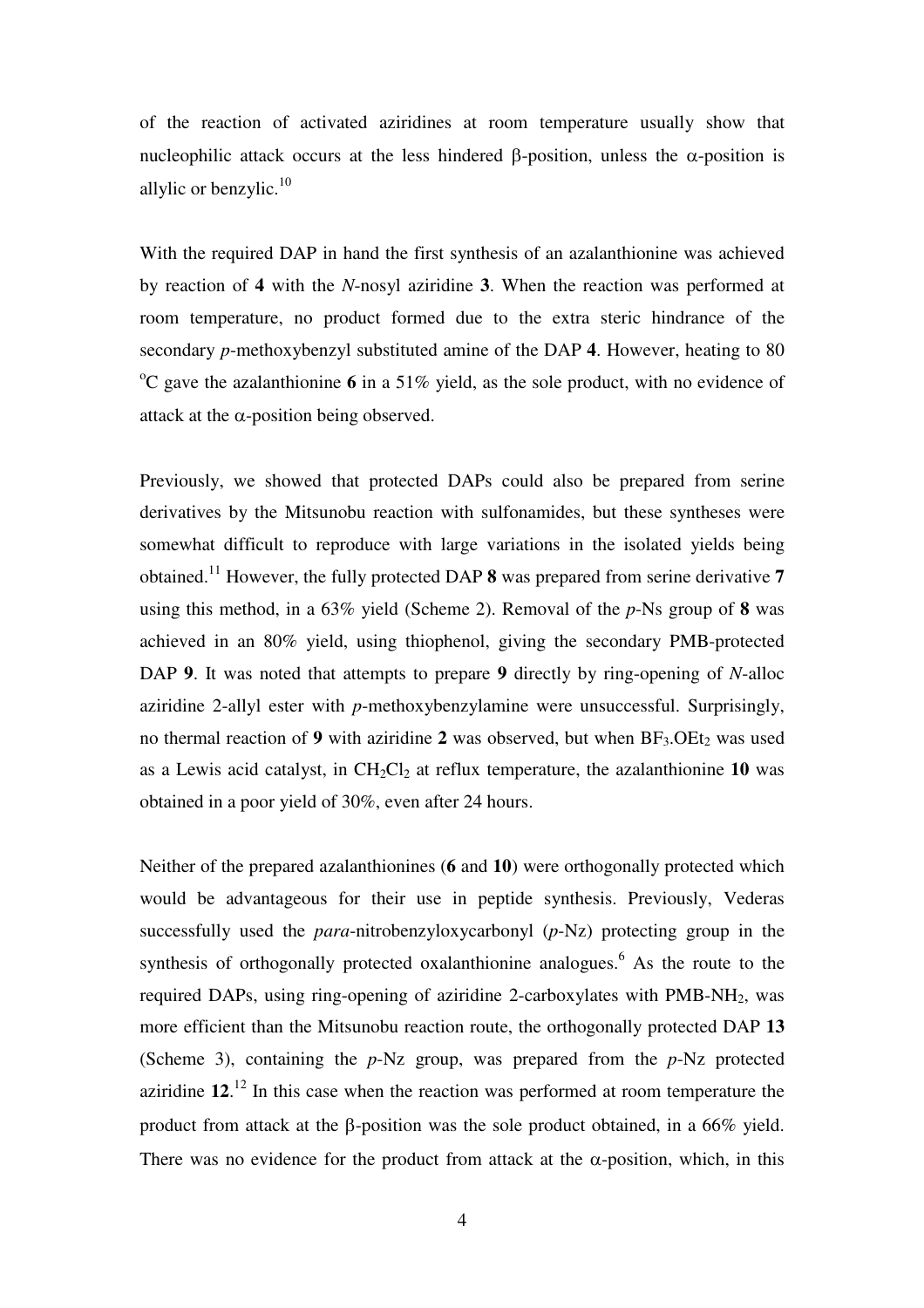case, is in agreement with the literature reports of similar types of reactions.<sup>10</sup> However, the outcome was quite different to that found for the synthesis of the Dap **4** (using *N*-tosyl aziridine methyl ester **2**, Scheme 1), where attack at both the α- and βposition was observed at room temperature. Currently, we are expanding the study of these reactions with different combinations of protecting groups on the aziridine 2 carboxylates, to see how the choice of the activating protecting groups influences both the regioselectivity and the overall success, or otherwise, of the ring-opening reactions. The results of these studies will be reported in due course.

With the DAP **13** in hand, subsequent reaction with aziridine **2**, in acetonitrile at reflux temperature for 24 h, gave the fully orthogonally protected azalanthionine **14** in a 38% yield. The azalanthionine **15**, which contained the more peptide-synthesisfriendly *p*-Ns protecting group in place of the *N*-tosyl group, was prepared in a similar manner using aziridine **3**, but in a diminished yield of 32%. Since both partners used for the azalanthionine synthesis were derived from L-serine, the stereochemistry of the two stereocentres of the product was not analogous to that found in natural lanthionines. Therefore, the synthesis was repeated with the enantiomer of aziridine **3**, which was prepared from D-serine. This gave the fully orthogonally protected diastereoisomeric azalanthionine **16** with the correct stereochemistry, in a yield of 38%. Finally, it was found that the azalanthionines prepared in this study were prone to decomposition during their purification and characterisation, when stored at ambient temperature, both as pure samples and in solutions of organic solvents, particularly solvents used for column chromatography and NMR analysis. For example, azalanthionine **6** was the most stable azalanthionine synthesised but was still fully decomposed after two weeks when stored at ambient temperature, under a nitrogen atmosphere, with multiple products being observed by chromatographic and NMR analyses. It seems that the same very strongly electron-withdrawing aziridine *N*-substituents required in order to activate the aziridines sufficiently for nucleophilic attack are also the substituents responsible for the observed decomposition. However, when compound 6 was stored at -20  $^{\circ}$ C it showed an increase in stability with the shelf-life increasing to greater than one month, instead of less than two weeks, as seen by HPLC and NMR analyses. It is likely that when the azalanthionines are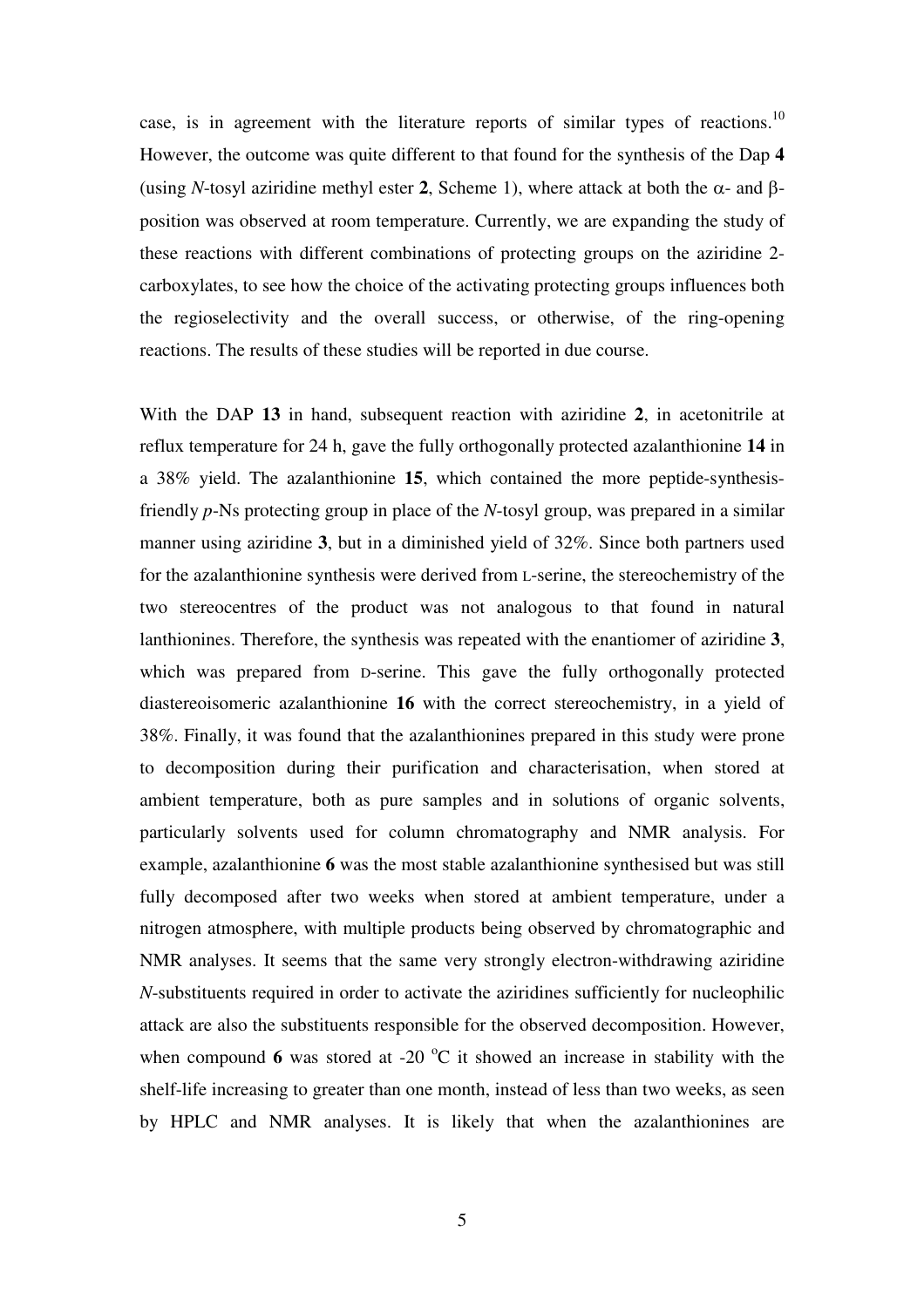incorporated into peptide structures, in the future, they will be more stable due to the absence of these highly electron-withdrawing substituents.

In conclusion, we have demonstrated the first synthesis of orthogonally protected azalanthionines, amine-linked analogues of the biologically important lanthionines. Currently, this chemistry is being extended to the synthesis of the corresponding orthogonally protected β-methylazalanthionines as analogues of the βmethyllanthionines found in the ring structures of many important lantibiotics.<sup>5</sup> The results of these studies will be reported in due course.

*Typical procedure for azalanthionine synthesis, exemplified by the synthesis of 6*. *N*-*p*-Nosyl aziridine methyl ester **3** (0.07 g, 0.25 mmol) was dissolved in MeCN (5 ml) before adding DAP **4** (0.2 g, 0.5 mmol, 2 eq.) after which the solution was stirred at reflux temperature for 24 h, before removing the solvent *in vacuo*. The resulting oil was dissolved in EtOAc (20 ml), washed with brine (2 x 20 ml) and dried over anhydrous MgSO4, before removing the solvent *in vacuo*. The crude residue was purified by preparative TLC on silica gel (petroleum ether:EtOAc 4:1) to yield **6** as a pale yellow oil (0.09 g, 51%).  $R_f$ : 0.37 petroleum ether: EtOAc (1:1).  $[\alpha]_D^{20} = +32.96$  $(c = 1$  in CHCl<sub>3</sub>). **<sup>1</sup>H NMR** (CDCl<sub>3</sub>)  $\delta$  ppm; 8.34 (d, 2H, J = 8.7 Hz), 8.06 (d, 2H, J = 8.7 Hz), 7.73 (d, 2H, *J* = 8.4 Hz), 7.28 (d, 2H, *J* = 8.3 Hz), 7.13 (d, 2H, *J* = 8.5 Hz), 6.82 (d, 2H, *J* = 8.5 Hz), 4.14 (s, 1H), 4.06 (s, 1H), 3.80 (s, 3H), 3.80 (d, 1H, *J* = 12.9), 3.50 (d, 1H, *J* = 12.9 Hz), 3.46 (s, 3H), 3.41 (s, 3H), 3.02 (m, 3H), 2.76 (m, 1H), 2.42 (s, 3H). **<sup>13</sup>C NMR** (CDCl3) δ ppm; 171.1, 170.8, 159.1, 149.9, 146.1, 143.8, 136.6, 130.8, 130.6, 129.6, 128.4, 127.2, 124.1, 113.8, 58.4, 56.7, 56.2, 55.2, 55.1, 52.68, 52.63, 21.6. **IR** (thin film, NaCl) cm-1, 3356, 3089, 2982, 1744, 1732, 1532, 1379, 1173, 1133. **HRMS:** ES+ for C29H34N4O11S2, expected [M+H] 679.1738, observed [M+H] 679.1748.

#### **Acknowledgements**

We are grateful to Strand I of the Irish Government's National Development Plan Technological Sector Research Program for funding for K O'B (Grant PP07/TA07) and the Higher Education Authority's Programme for Research in Third-Level Institutions (III and IV) for funding for K ó P and K O'B.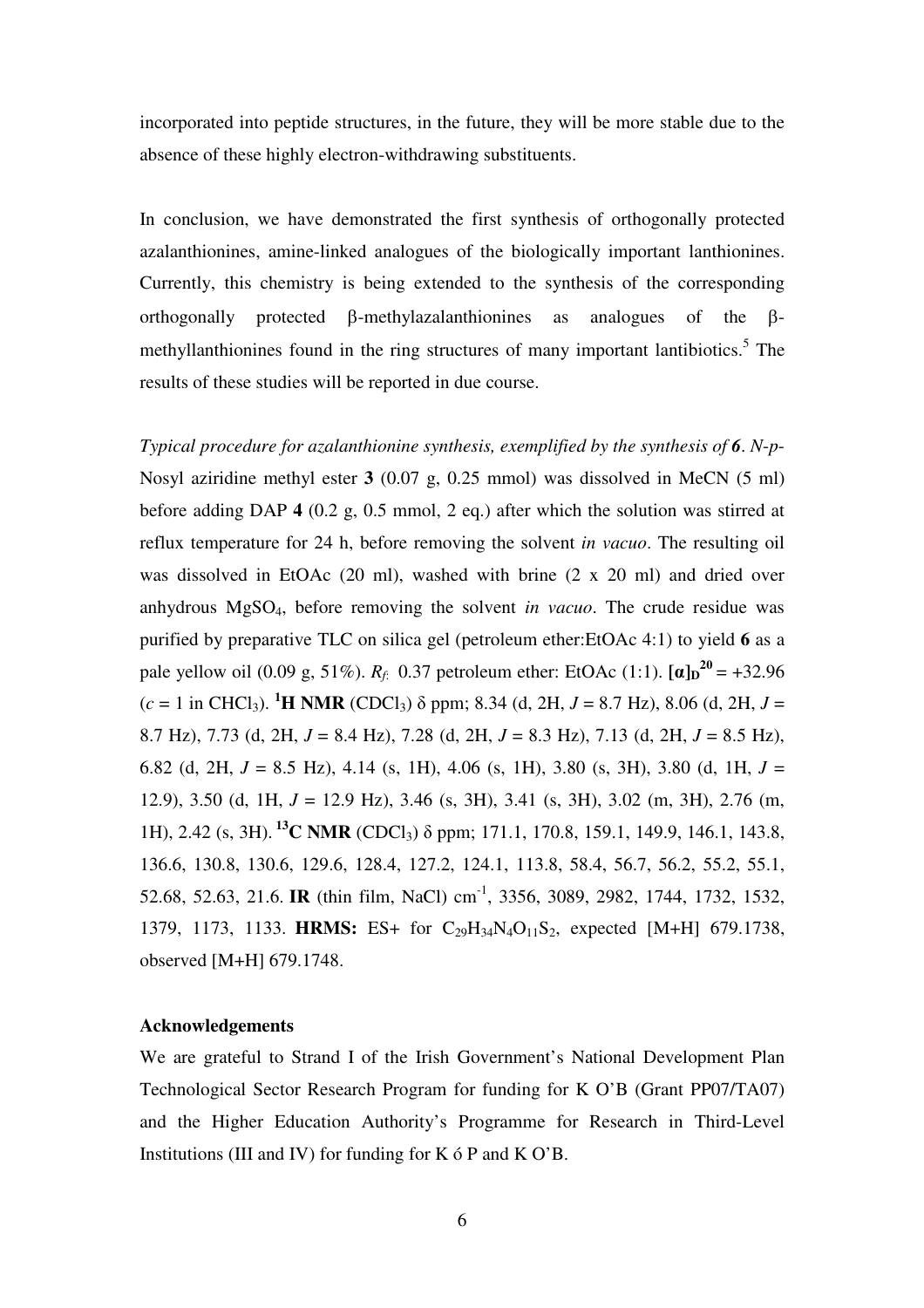#### **References and Notes**

- 1. (a) Arnison, P. G.; Bibb, M. J.; Bierbaum, G.; Bowers, A. A.; Bugni, T. S; Bulaj, G.; Camarero, J. A.; Campopiano, D. J; Challis, G. L; Clardy, J.; Cotter, P. D.; Craik, D. J.; Dawson, M.; Dittmann, E.; Donadio, S.; Dorrestein, P. C.; Entian, K-D.; Fischbach, M. A.; Garavelli, J. S.; Göransson, U.; Gruber, C. W.; Haft, D. H.; Hemscheidt, T. K.; Hertweck, C.; Hill, C.; Horswill, A. R.; Jaspars, M.; Kelly, W. L.; Klinman, J. P.; Kuipers, O. P.; Link, A. J.; Liu, W.; Marahiel, M. A.; Mitchell, D. A.; Moll, G. N.; Moore, B. S.; Müller, R.; Nair, S. K.; Nes, I. F.; Norris, G. E.; Olivera, B. M.; Onaka, H.; Patchett, M. L.; Piel, J.; Reaney, M. J. T.; Rebuffat, S.; Ross, R. P.; Sahl, H-G.; Schmidt, E. W.; Selsted, M. E.; Severinov, K.; Shen, B.; Sivonen, K.; Smith, L.; Stein, T.; Süssmuth, R. D.; Tagg, J. R.; Tang, G-L.; Truman, A. W.; Vederas, J. C.; Walsh, C. T.; Walton, J. D.; Wenzel, S. C.; Willey, J. M.; Van der Donk, W. *Nat. Prod. Rep*, **2013**, *30*, 108-160. (b) Knerr, P. J.; Van der Donk, W. A. *Annu. Rev. Biochem.* **2012**, *81*, 479-505.
- 2. Pérez, M.; Pleixats, R. *Tetrahedron* **1995**, *51*, 8355-8362.
- 3. Paulus, T.; Riemer, C.; Beck-Sickinger, A.G.; Henle, T.; Klostermeyer, H. *Eur. Food Res. Technol*. **2006**, *222*, 246-249.
- 4. Kim, B. M.; So, S. M. *Tetrahedron Lett*. **1999**, *40*, 7687-7690.
- 5. A non-exhaustive list includes: (a) Montalbán-López, M.; Zhou, L.; Buivydas, A.; van Heel, A. J.; Kuipers, O. P. *Expert Opin. Drug Discov.* **2012**, *7*, 695-709. (b) Al-Mahrous, M. M.; Upton, M. *Expert Opin. Drug Discov.* **2011** *6*, 155-170. (c) Lee, H.; Kim, H-Y. *J. Microbiol. Biotechnol*. **2011**, *21*, 229–235. (d) Kuipers, A.; Rink, R.; Moll, G. N. *Prokaryotic Antimicrobial Peptides*, Springer, **2011**, 147-169. (e) Asaduzzaman, S. M.; Sonomoto, K. *J. Biosci. Bioeng.* **2009**, *107*, 475-487. (f) Piper, C.; Cotter, P. D.; Ross, R. P.; Hill, C. *Curr. Drug. Discov. Tech*. **2009**, *6*, 1-18. (g) Willey, J. M.; van der Donk, W. A. *Annu. Rev. Microbiol*. **2007**, *61*, 477- 501. (h) Chatterjee, J.; Paul, M.; Xie, L.; van der Donk, W. A. *Chem. Rev*. **2005**, *105*, 633-683. (i) Patton, G. C.; van der Donk, W. A. *Curr. Opin. Microbiol.* **2005**, *8*, 543-551. (j) Cotter, P.; Hill, C.; Ross, R. P. *Curr. Prot.*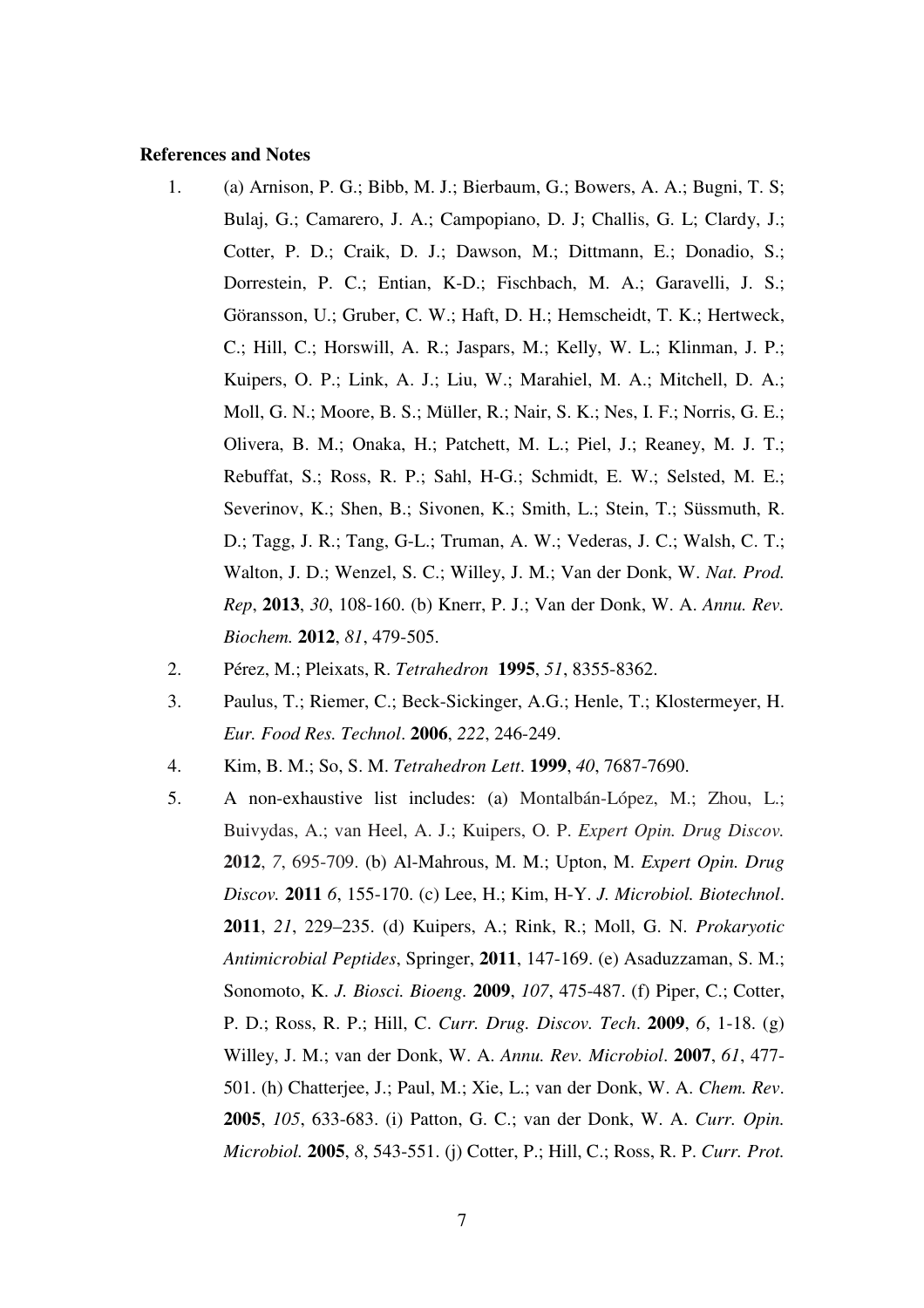*Pept. Sci.* **2005**, *6,* 61-75. (k) McAuliffe, O.; Ross, R. P.; Hill, C. *FEMS Microbiol. Rev.* **2001**, *25*, 285-308.

- 6. (a) Ross, A. C.; McKinnie, S. M. K.; Vederas, J. C. *J. Am. Chem. Soc*. **2012**, *134*, 2008-2011. (b) Liu, H.; Pattabiraman, V. R.; Vederas, J. C. *Org. Lett*. **2009**, *11*, 5574-5577.
- 7. Korner, C.; Raiber, E-A.; Keegan, S. E. M.; Nicolaou, D. C.; Sheppard, T. D.; Tabor, A. B. *Tetrahedron Lett*. **2010**, *51*, 6381-6383.
- 8. Willems, J. G. H.; Hersmis, M. C.; de Gelder, R.; Smits, J. M. M.; Hammink, J. B.; Dommerholt, F. J.; Thijs, L.; Zwanenburg, B. *J. Chem. Soc. Perkin Trans. 1*, **1997**, 963-967.
- 9. Kim, B. M.; So, S. M.; Choi, H. J. *Org. Lett*. **2002**, *4*, 949-952.
- 10. (a) Stanković, S.; D'hooge, M.; Catak, S.; Eum, H.; Waroquier, M.; Van Speybroeck, V.; De Kimpe, N.; Ha, H-J. *Chem. Soc. Rev.* **2012**, *41*, 643- 665. (b) Samanta, K.; Panda, G. *Chem. Asian J.* **2011**, *6*, 189-197. (c) Lu, P. *Tetrahedron* **2010**, *66*, 2549-2560. (d) Padwa, A.; Murphree, S. S. *Arkivoc*, **2006**, *iii*, 6-33. (e) Hu, X. E. *Tetrahedron* **2004**, *60*, 2701-2743. (f) Sweeney, J. B. *Chem. Soc. Rev*. **2002**, *31*, 247-258, and references cited therein.
- 11. Kelleher, F.; ó Proinsias, K. *Tetrahedron Lett*. **2007**, *48*, 4879-4882.
- 12. Liu, H.; Pattabiraman, V.; Vederas, J. *Org. Lett.,* **2007**, *9*, 4211-4214.



**Figure 1**. Structures of Lanthionine, Oxalanthionine and Azalanthionine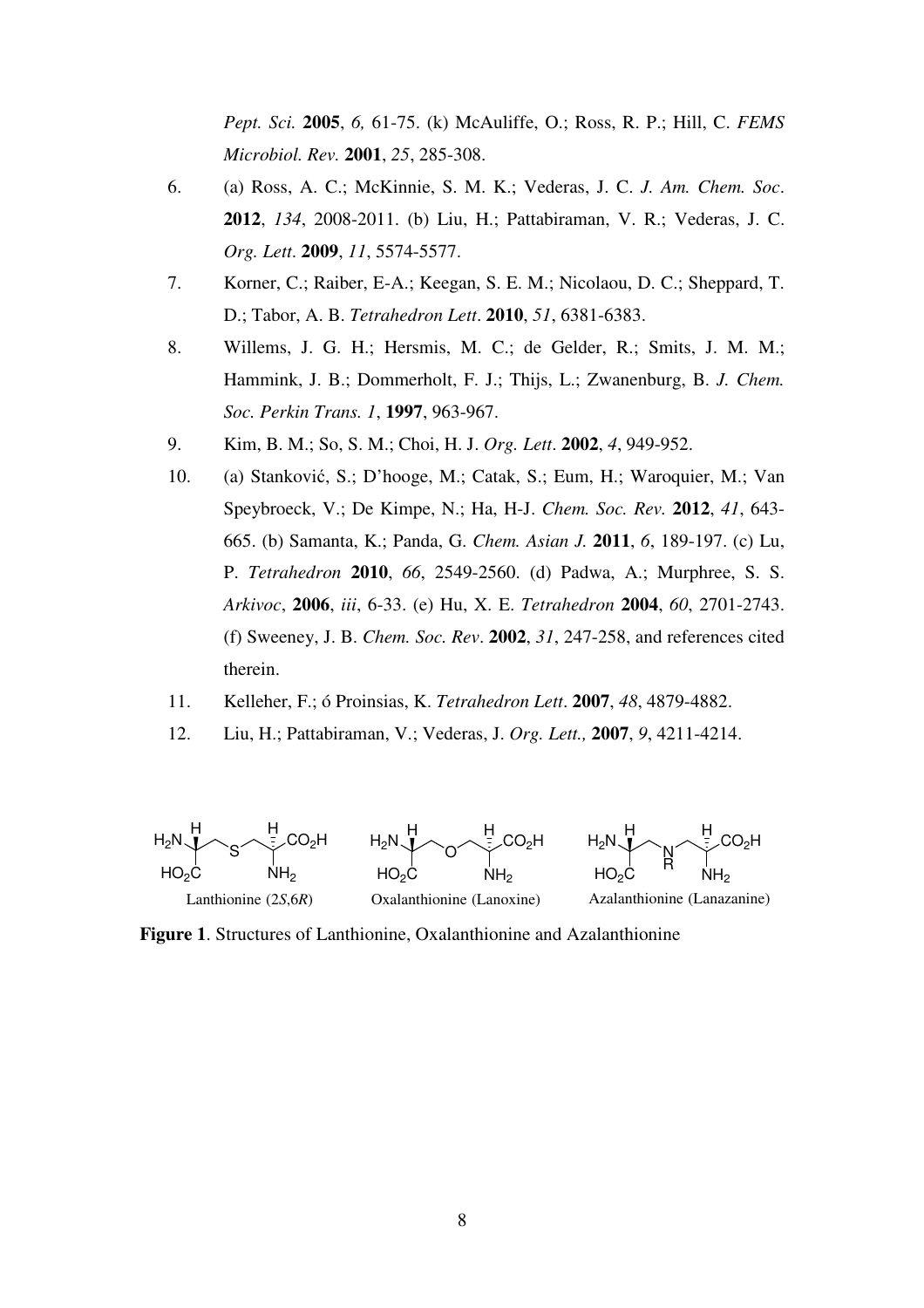

**Scheme 1**: Reagents and conditions; (a) i)  $50\%$  TFA in  $CH_2Cl_2/MeOH$  (1:1), rt, 30 min., ii) NaHCO<sub>3</sub>, H<sub>2</sub>O, rt, iii) *p*-toluenesulfonyl chloride, EtOAc, rt, 24 h, 92% from 1; (b) i) 50% TFA in  $CH_2Cl_2/MeOH$  (1:1), rt, 30 min., ii) NaHCO<sub>3</sub>, H<sub>2</sub>O, rt, iii) *p*-nitrobenzenesulfonyl chloride, EtOAc, rt, 24 h, 85% from **1**; (c) *p*-methoxybenzylamine, MeCN, rt, 24 h (70% **4** and 23% **5**); (d) **3**, MeCN, 80 oC, 24 h, 51%.

#### **Scheme 1**



**Scheme 2:** Reagents and conditions; (a) Ref 11; (b) thiophenol,  $K_2CO_3$ , DMF, rt, 16 h, 80%; (c)  $2$ ,  $BF_3$ . $OEt_2$ ,  $CH_2Cl_2$ , reflux temperature, 24 h, 30%.

#### **Scheme 2**